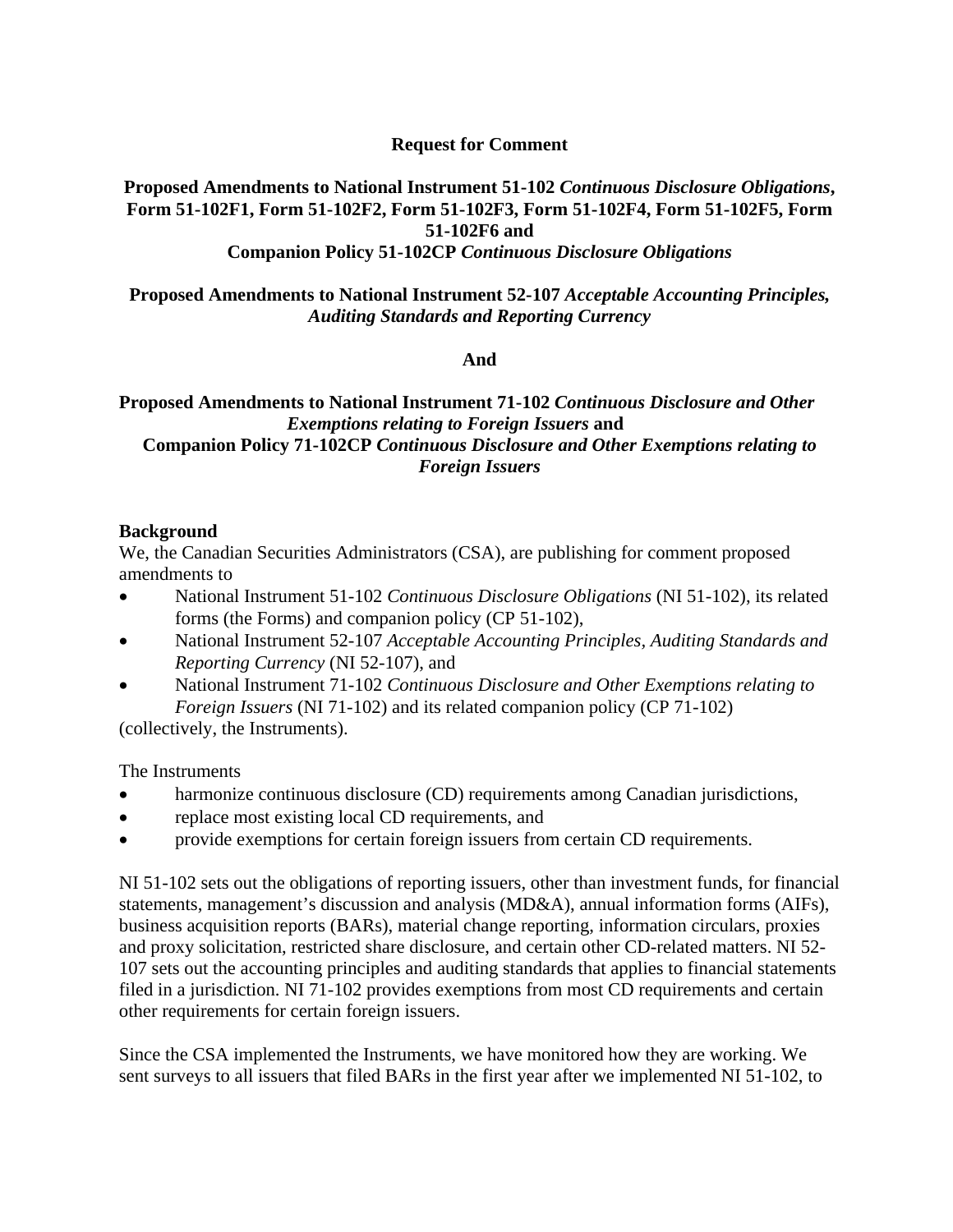audit firms, and to investors, to find out the effect and usefulness of business acquisition reporting.

We are publishing the proposed amendments to the Instruments with this Notice. You can find them on websites of CSA members, including the following:

- [www.bcsc.bc.ca](http://www.bcsc.bc.ca/)
- [www.albertasecurities.com](http://www.albertasecurities.com/)
- [www.sfsc.gov.sk.ca](http://www.sfsc.gov.sk.ca/)
- [www.msc.gov.mb.ca](http://www.msc.gov.mb.ca/)
- [www.osc.gov.on.ca](http://www.osc.gov.on.ca/)
- [www.lautorite.qc.ca](http://www.lautorite.qc.ca/)

We are publishing

- amending instruments for
	- NI 51-102 (Appendix B)
	- $\bullet$  the Forms (Appendix C)
	- NI 52-107 (Appendix D)
	- NI 71-102 (Appendix E)
- black-lined versions of CP 51-102 and CP 71-102 (Appendices F and G)

We are also publishing a black-lined version of NI 51-102 that integrates the proposed changes from the amending instrument (Appendix H).

## **Substance and purpose of the amendments**

The proposed amendments to the Instruments fall into the following three broad categories:

1. Amendments to clarify some provisions of the Instruments.

2. Amendments to address areas that a rule, form or companion policy does not address, including codifying discretionary exemptions that we have granted.

3. Amendments to streamline requirements in the Instruments.

## **Summary of proposed amendments**

We have summarized the significant proposed amendments in Appendix A. This is not a complete list of all the amendments.

For interim and annual financial statements relating to fiscal years beginning on or after October 1, 2006, Canadian generally accepted accounting principles will require a statement of comprehensive income. The amendments do not refer to this additional financial statement. However, we intend to amend the Instruments for this change before we adopt the amendments.

## **Alternatives considered**

As discussed above, many of the amendments are intended to clarify the Instruments or to streamline requirements. One alternative to amending the Instruments was to address these issues by granting discretionary relief on a case-by-case basis. We rejected this option because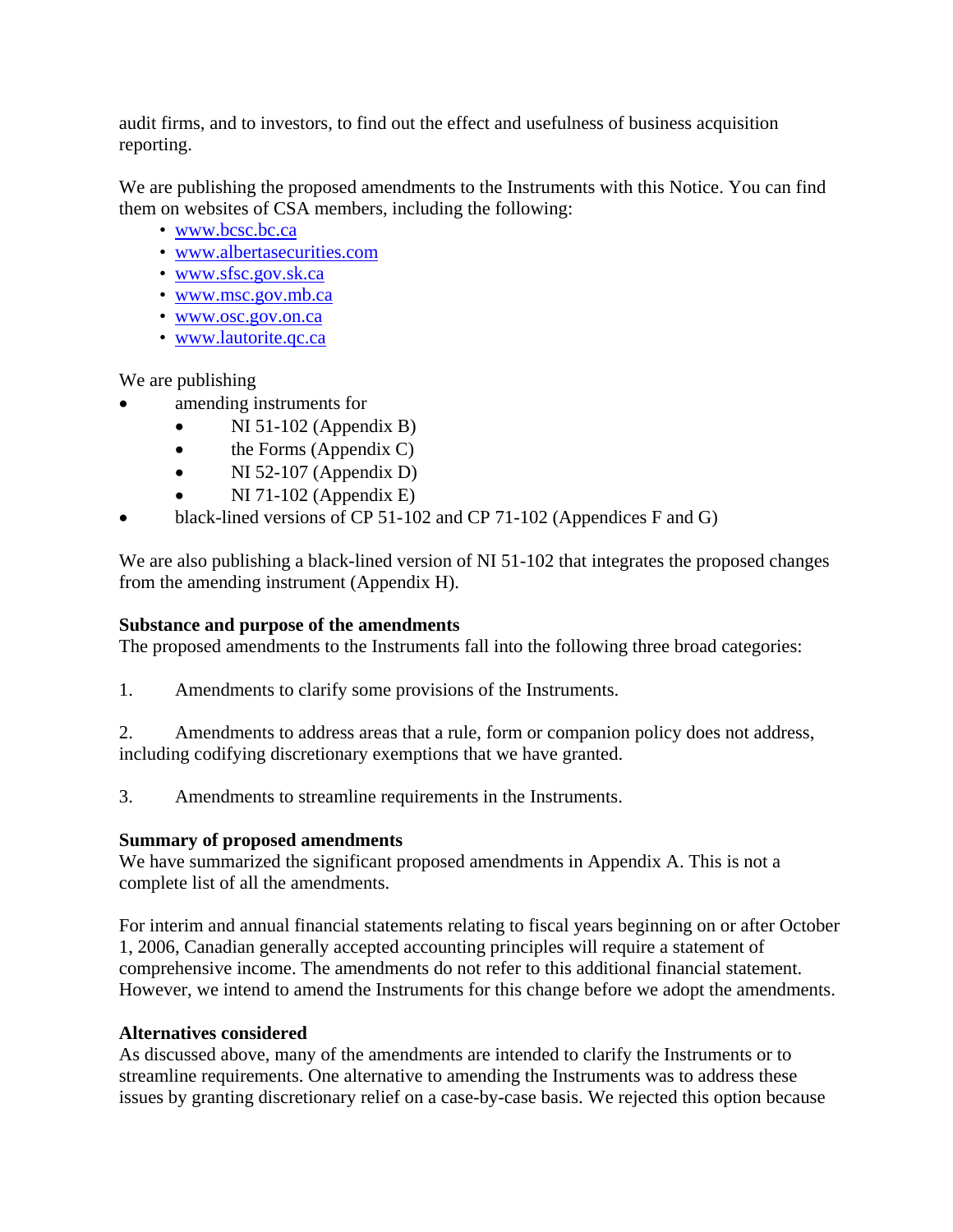issuers must pay to apply for discretionary relief and it is an inefficient means of dealing with the issues.

We also considered whether we could address these issues by blanket order. However, not all jurisdictions have the power to make blanket orders.

#### **Anticipated costs and benefits**

We believe that the proposed amendments to the Instruments would reduce issuers' costs, as the amendments would address problems industry has had applying the Instruments and streamline some of the requirements. In particular, the changes we are proposing to the BAR requirement would reduce issuers' costs of filing a BAR.

#### **Related amendments**

We intend to eliminate the following national policy and staff notices relating to continuous disclosure, as they are no longer necessary:

- National Policy 3 *Unacceptable Auditors*
- CSA Staff Notice 11-305 *Withdrawal of CSA Staff Notice 42-301 and 52-301*
- CSA Staff Notice 51-307 *Status of proposed continuous disclosure rule*
- CSA Staff Notice 51-308 *Filing of Management's Discussion and Analysis and National Instrument 51-102 Continuous Disclosure Obligations*
- CSA Staff Notice 52-305 *Optional Use of US GAAP and US GAAS by SEC Issuers*
- CSA Staff Notice 52-307*Auditor Oversight and Financial Statements Accompanied by an Audit Report Dated on or After March 30, 2004*

We are not proposing to amend any other rules, except in Quebec where National Policy 3, Unacceptable Auditors is a rule.

## **Unpublished materials**

In proposing amendments to the Instruments, we have not relied on any significant unpublished study, report, or other written materials, except the results of the BAR survey we referred to above.

## **Request for comments**

We welcome your comments on the proposed amendments to the Instruments. In addition to any general comments you may have, we also invite comments on the following specific amendments.

1. *Venture issuers and debt-only issuers* – NI 51-102 distinguishes between venture issuers and issuers that are not venture issuers for some requirements. For example, venture issuers do not have to file annual information forms and have longer to file their financial statements than issuers that are not venture issuers. We made this distinction because we recognized that some types of issuers and their investors may have different disclosure needs and constraints. We are considering whether issuers that issue only debt to the public merit similar accommodations and, if so, whether or how the listing of debt securities, either on a Canadian or foreign exchange, might alter that consideration. (At present, even a large unlisted reporting issuer of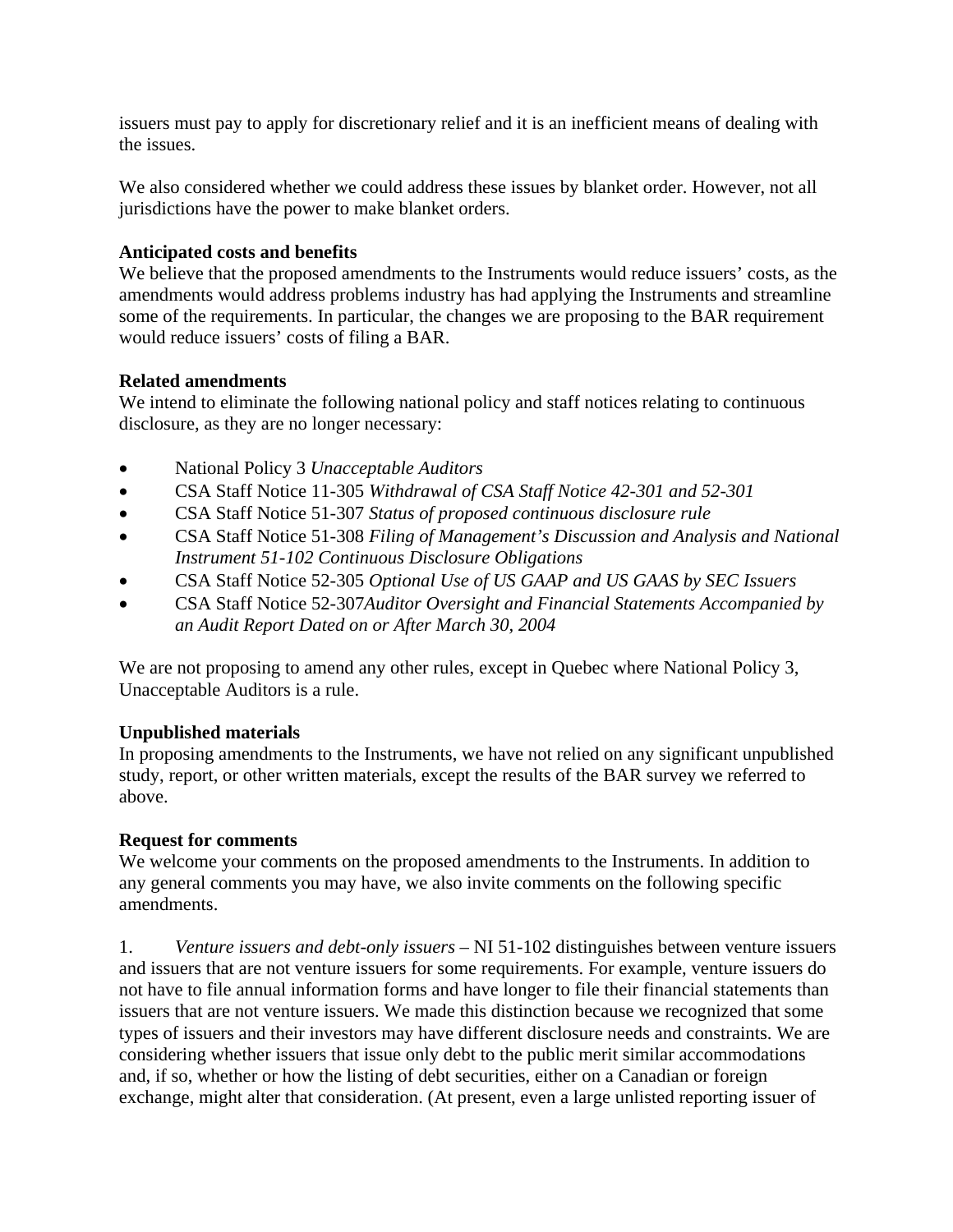debt is a venture issuer under NI 51-102, but a similar issuer with debt listed on a foreign exchange would not be.) Should debt-only issuers be treated as venture issuers? Should an exchange listing of debt only affect the treatment of the issuer under NI 51-102 and more specifically should a foreign exchange listing of debt only affect the treatment of a Canadian debt-only issuer?

2. *Request form –* We propose amending section 4.6 of NI 51-102 to remove the requirement for issuers to send a request form to their shareholders each year. We have not changed the requirement for issuers to mail their financial statements and MD&A to any shareholder that requests them, or to disclose in the information circular how the shareholders may request the financial statements and MD&A.

- a) Do you agree that we should remove the requirement to deliver an annual request form? Why?
- b) If we retain it, should we amend the requirement to specify
	- (i) when and how an issuer should send the request form, or
	- (ii) the content of the request form?
- c) Are there any other changes we should make to the request form, if we retain it?
- d) If we eliminate the request form, is there an alternative we could propose to replace the request form that would allow shareholders to request the financial statements and MD&A?

3. *Delivery of financial statements* – Under NI 51-102, an issuer must mail its financial statements to any securityholder that requests them. An issuer is exempt from this requirement if it mails its statements to all its securityholders. We propose to clarify in the exemption when the issuer has to deliver the financial statements to rely on the exemption.

We believe the delivery deadline should be the same if an issuer is sending the statements on request, or to all its securityholders under the exemption. We think it is important that securityholders that want paper copies of the financial statements have prompt access to them once they are filed. Their access should not be affected by the issuer relying on an exemption. As we recognize that an issuer may need time to copy the statements after filing them, we have extended the delivery deadline to no later than 10 days after the filing deadline. Do you agree with this change?

4. *Filing of certain documents* – Although we have not proposed specific amendments to Part 12 of NI 51-102, we are considering streamlining it. Under Part 12, an issuer must file

- its articles of incorporation, amalgamation, continuation, other constating document, or by-laws
- copies of securityholder or voting trust agreements, securityholder rights plans, or other documents affecting the rights of securityholders generally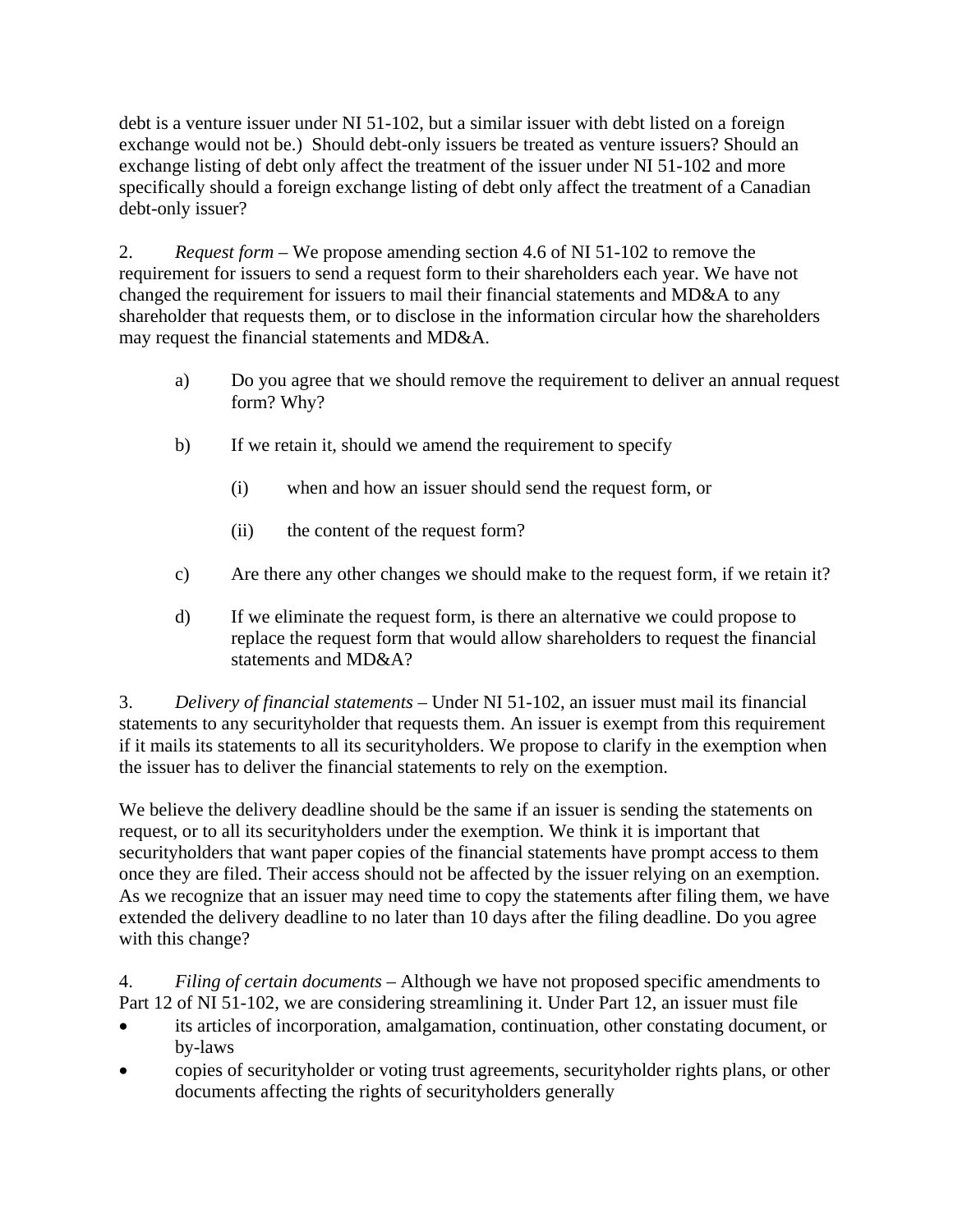• copies of material contracts entered into outside the ordinary course of business

For each of the above requirements,

- a) Is the filed information useful to investors?
- b) Do the benefits to investors outweigh the costs to issuers complying with the requirement?
- c) Should we eliminate the requirement? Why?

5. *Guidance on Executive Compensation* –NI 51-102 defines "executive officer" to include any person who performed a policy-making function in respect of the issuer. If a reporting issuer's executive management is provided through an external management company, we would generally consider the executive officers of the external management company to be persons performing policy-making functions in respect of the issuer. Consequently, the requirements in NI 51-102, including the disclosure in Form 51-102 F6 *Statement of Executive Compensation*, that apply to executive officers would generally apply to the executive officers of the external management company.

National Policy 41-201 *Income Trust and Other Indirect Offerings* sets out our views about how the existing regulatory framework applies to non-corporate issuers such as income trusts. It also sets out how we expect an income trust to provide executive compensation disclosure for the executives of the underlying operating entity.

Should we amend Form 51-102F6 to provide additional guidance on these matters, or are the existing instructions sufficient?

Please submit your comments on the proposed amendments to the Instruments in writing on or before March 9, 2006. If you are not sending your comments by email, you should also forward a diskette containing the submissions (in Windows format, Word).

Address your submission to all of the CSA member commissions, as follows:

British Columbia Securities Commission Alberta Securities Commission Saskatchewan Financial Services Commission – Securities Division Manitoba Securities Commission Ontario Securities Commission Autorité des marchés financiers New Brunswick Securities Commission Registrar of Securities, Prince Edward Island Nova Scotia Securities Commission Newfoundland and Labrador Securities Commission Registrar of Securities, Northwest Territories Registrar of Securities, Yukon Territory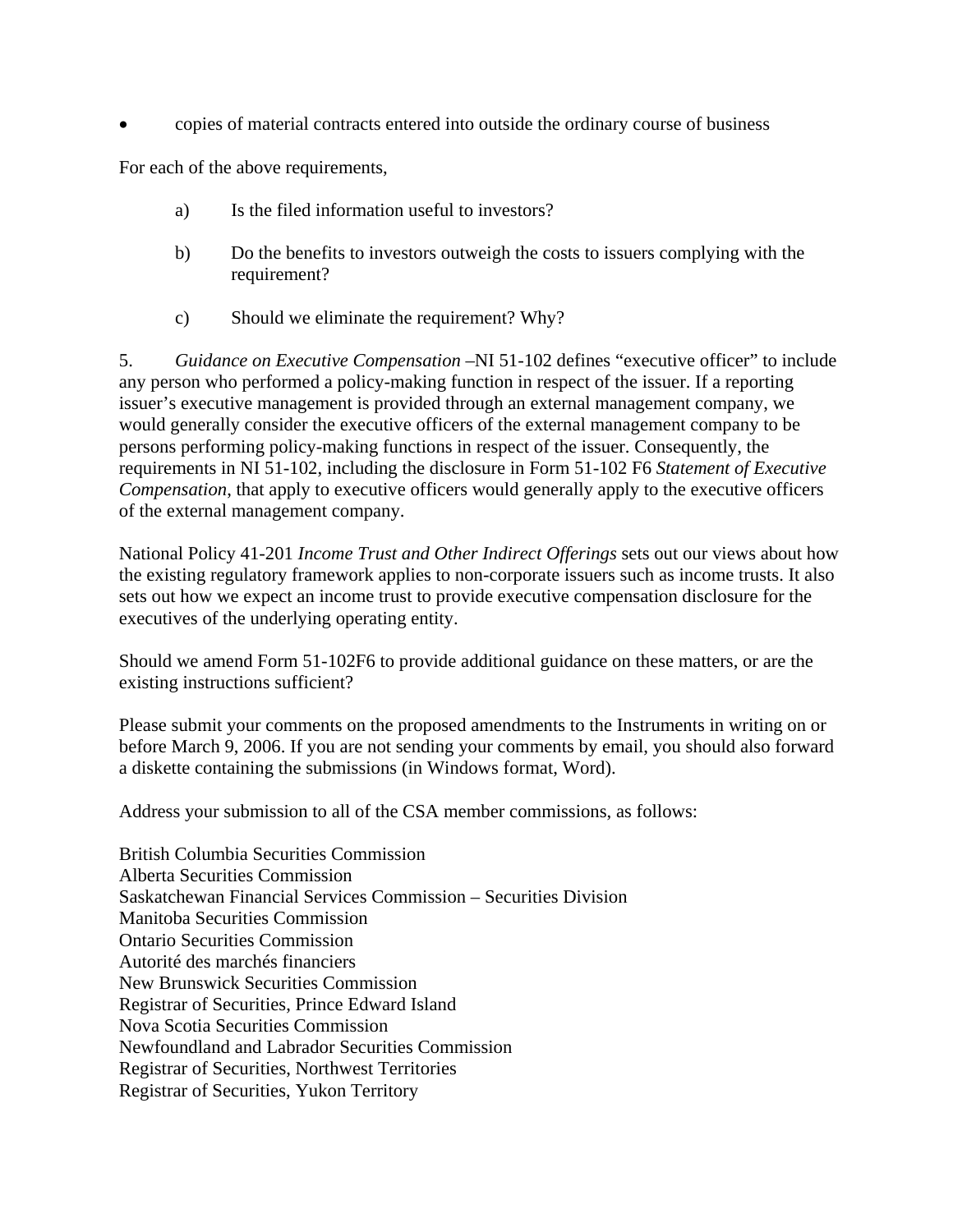Registrar of Securities, Nunavut

Deliver your comments **only** to the addresses that follow. Your comments will be forwarded to the remaining CSA member jurisdictions.

Rosann Youck, Chair of the Continuous Disclosure Harmonization Committee British Columbia Securities Commission PO Box 10142, Pacific Centre 701 West Georgia Street Vancouver, British Columbia V7Y 1L2 Fax: (604) 899-6814 e-mail: [ryouck@bcsc.bc.ca](mailto:ryouck@bcsc.bc.ca)

Anne-Marie Beaudoin, Secretary Autorité des marchés financiers Stock Exchange Tower 800 Victoria Square P.O. Box 246, 22nd Floor Montréal, Québec H4Z 1G3 Fax : (514) 864-8381 e-mail : [consultation-en-cours@lautorite.qc.ca](mailto:consultation-en-cours@lautorite.qc.ca) 

We cannot keep submissions confidential because securities legislation in certain provinces requires publication of a summary of the written comments received during the comment period.

#### **Questions**

Please refer your questions to any of:

Rosann Youck Senior Legal Counsel, Corporate Finance British Columbia Securities Commission (604) 899-6656 or (800) 373-6393 (if calling from B.C. or Alberta) [ryouck@bcsc.bc.ca](mailto:ryouck@bcsc.bc.ca)

Carla-Marie Hait Chief Accountant, Corporate Finance British Columbia Securities Commission (604) 899-6726 or (800) 373-6393 (if calling from B.C. or Alberta) [chait@bcsc.bc.ca](mailto:chait@bcsc.bc.ca)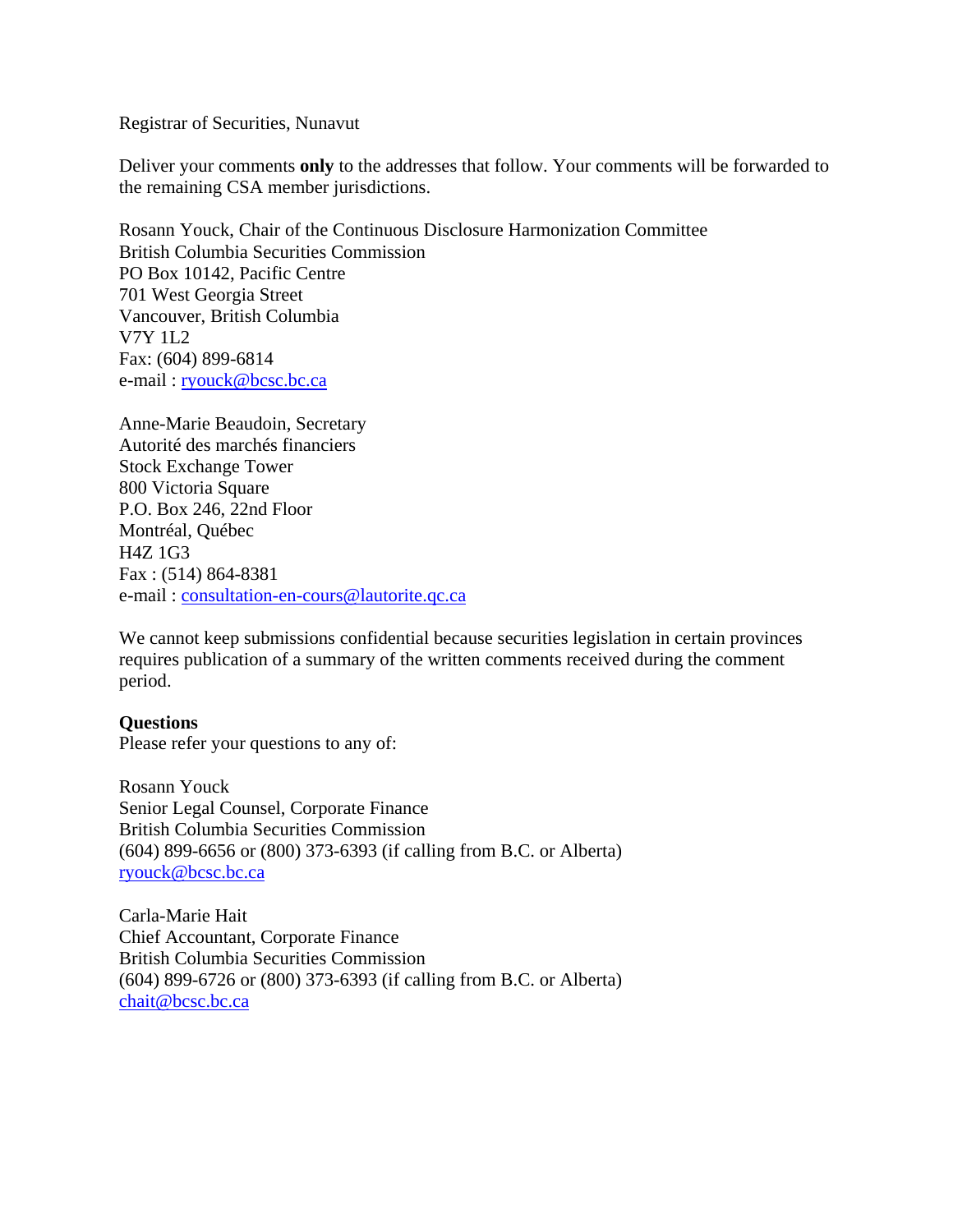Michael Moretto Manager, Corporate Finance British Columbia Securities Commission (604) 899-6767 or (800) 373-6393 (if calling from B.C. or Alberta) [mmoretto@bcsc.bc.ca](mailto:mmoretto@bcsc.bc.ca) 

Mavis Legg Manager, Securities Analysis Alberta Securities Commission (403) 297-2663 [mavis.legg@seccom.ab.ca](mailto:mavis.legg@seccom.ab.ca) 

Patricia Leeson Senior Legal Counsel, Legal Services & Policy Development Division Alberta Securities Commission (403) 297-5222 [patricia.leeson@seccom.ab.ca](mailto:patricia.leeson@seccom.ab.ca)

Charlotte Howdle Securities Analyst, Capital Markets Alberta Securities Commission (403) 297-2990 [charlotte.howdle@seccom.ab.ca](mailto:charlotte.howdle@seccom.ab.ca) 

Bob Bouchard Director, Corporate Finance Manitoba Securities Commission (204) 945-2555 [bbouchard@gov.mb.ca](mailto:bbouchard@gov.mb.ca)

Bill Slattery Deputy Director, Corporate Finance and Administration Nova Scotia Securities Commission (902) 424-7355 [slattejw@gov.ns.ca](mailto:slattejw@gov.ns.ca)

David Coultice Senior Legal Counsel, Corporate Finance Ontario Securities Commission (416) 204-8979 [dcoultice@osc.gov.on.ca](mailto:dcoultice@osc.gov.on.ca)